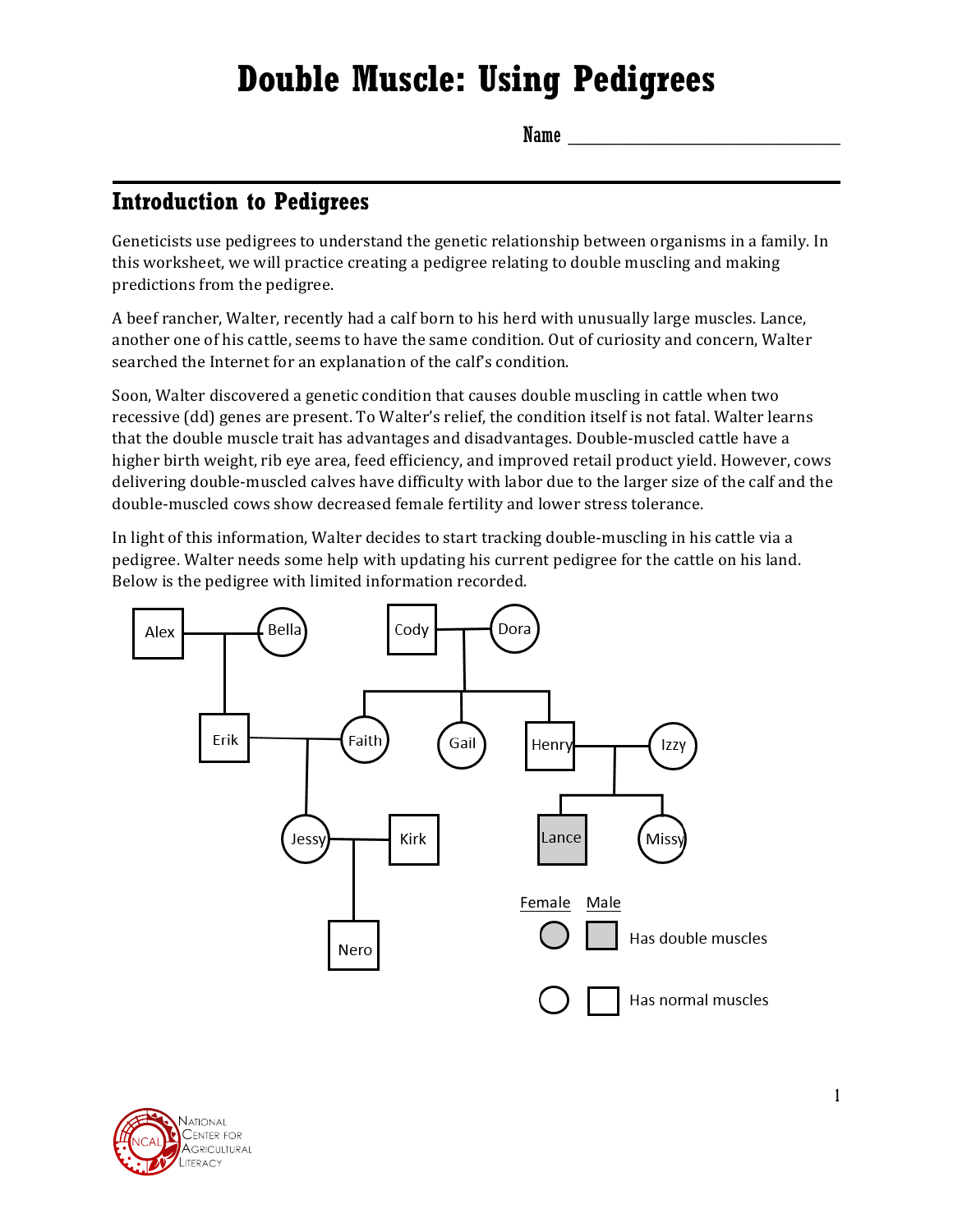### **Activity 2: Amending the Pedigree and Determining Genotypes**

Help Walter out by adding the following information to the pedigree:

- 1. Jessy and Kirk had two more calves after Nero: Omar (a male) and Penelope (a female).
- 2. Penelope is the young female calf who is double-muscled.
- 3. Walter talked with the previous owners of Dora. According to the previous owners, Dora once had a male calf that was double-muscled.
- 4. Walter also reveals that Alex has never been on his farm. Walter had Bella artificially inseminated with sperm from Alex. Amidst the paperwork telling Walter about Alex's genetic history, he sees that double-muscling is NOT something Alex is a carrier for.

Teacher note: The fact that Bella was artificially inseminated may mean Walter, the farmer, has less phenotypic or genotypic information about the bull than other bulls he has raised himself. Walter took the initiative to ask about the bull's genotype or the phenotypic information of his offspring to get additional information about the bull which will help Walter make predictions about his herd.

#### Updated Pedigree



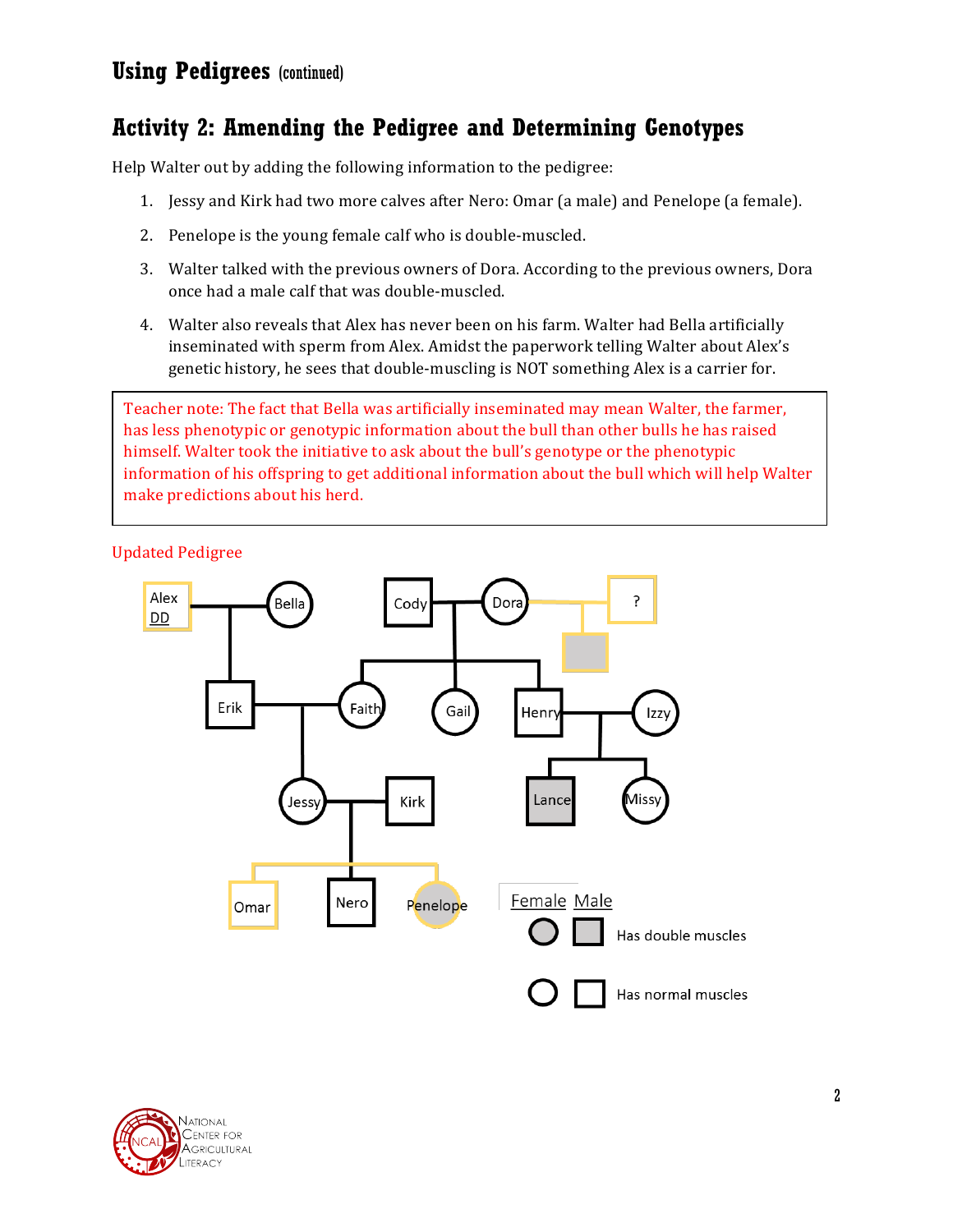#### Known and Unknown Genotypes



#### Teacher refresher:

Genotype is the allelic composition of a cell or organism, usually represented with a mix of capital and lower case letters (such as DD, Dd, and dd).

Phenotype is the physical appearance of an animal. In this instance, you can see if the animal has double muscles or is normal.

The shaded symbols in the pedigree above provide you with phenotypic information that you can use to help determine genotypic information.

In pedigrees, the males are squares and the females are circles. A horizontal line going from a male to a female is a mating. Horizontal lines with small vertical lines attached to squares or circles indicate offspring that are siblings.

Answer the following questions about the genotypes of the cattle in Walter's herd.

1. What do you know about Penelope's genotype?

dd

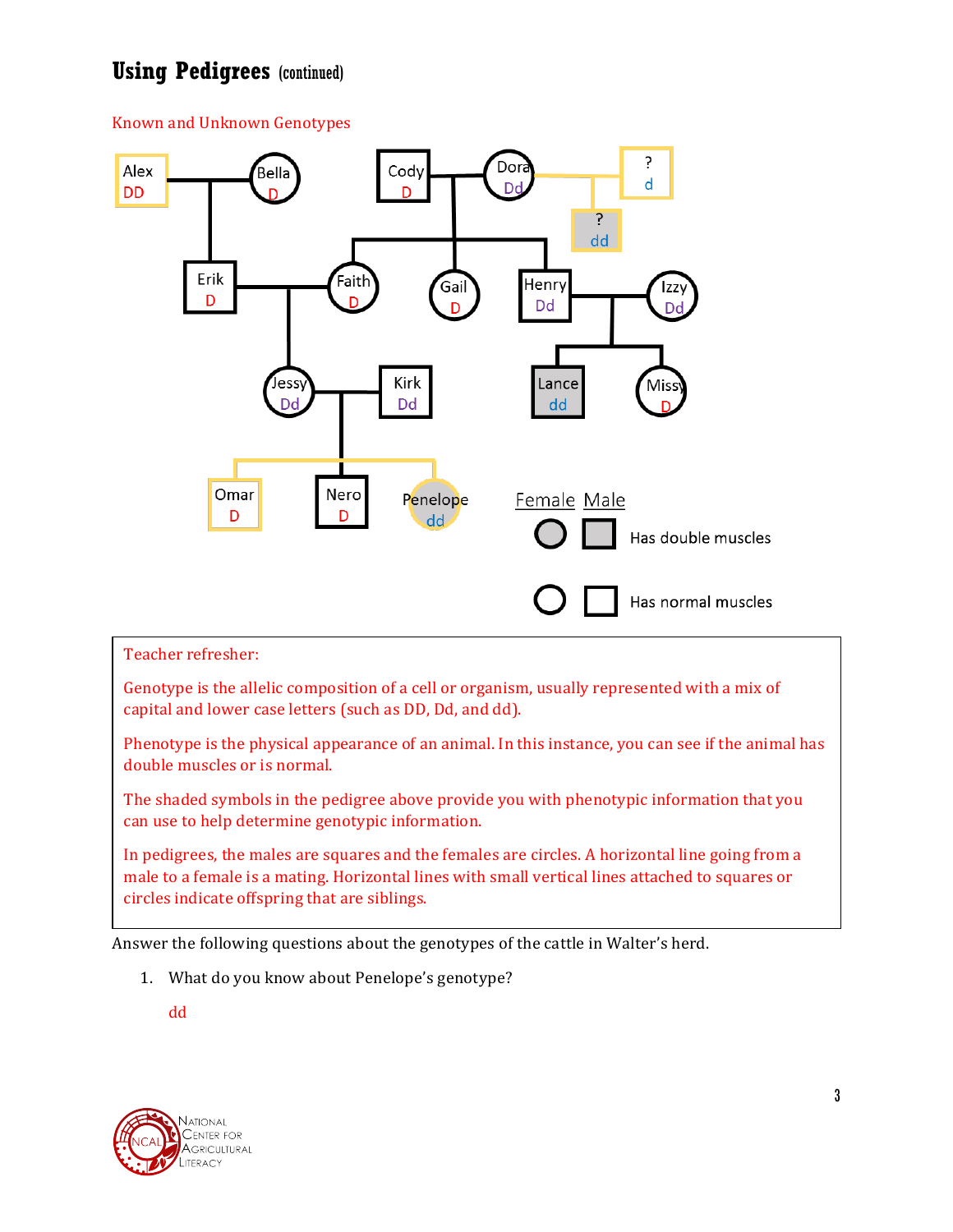2. What do you know about Kirk's genotype?

Dd

3. What do you know about Jessy's genotype?

Dd

4. What do you know about Faith's genotype?

DD or Dd

5. What do you know about Erik's genotype?

DD or Dd

6. What do you know about Nero's genotype?

DD or Dd

7. Could Gail be a carrier of the double-muscle gene? Draw a Punnett square to justify your answer.

#### Yes. Cody is either Dd or DD. Whether he's DD or Dd, Gail can still be a carrier.



8. Could Missy be a carrier of the double-muscle gene? Draw a Punnett square to justify your answer.

Izzy



Yes. Students will need to show a Punnett square of Henry Minimum Minimum Minimum Minimum Minimum Minimum Minimum Minimum Minimum Minimum Minimum Minimum Minimum Minimum Minimum Minimum Minimum Minimum Minimum Minimum Mini Missy's parents, Henry and Izzy.